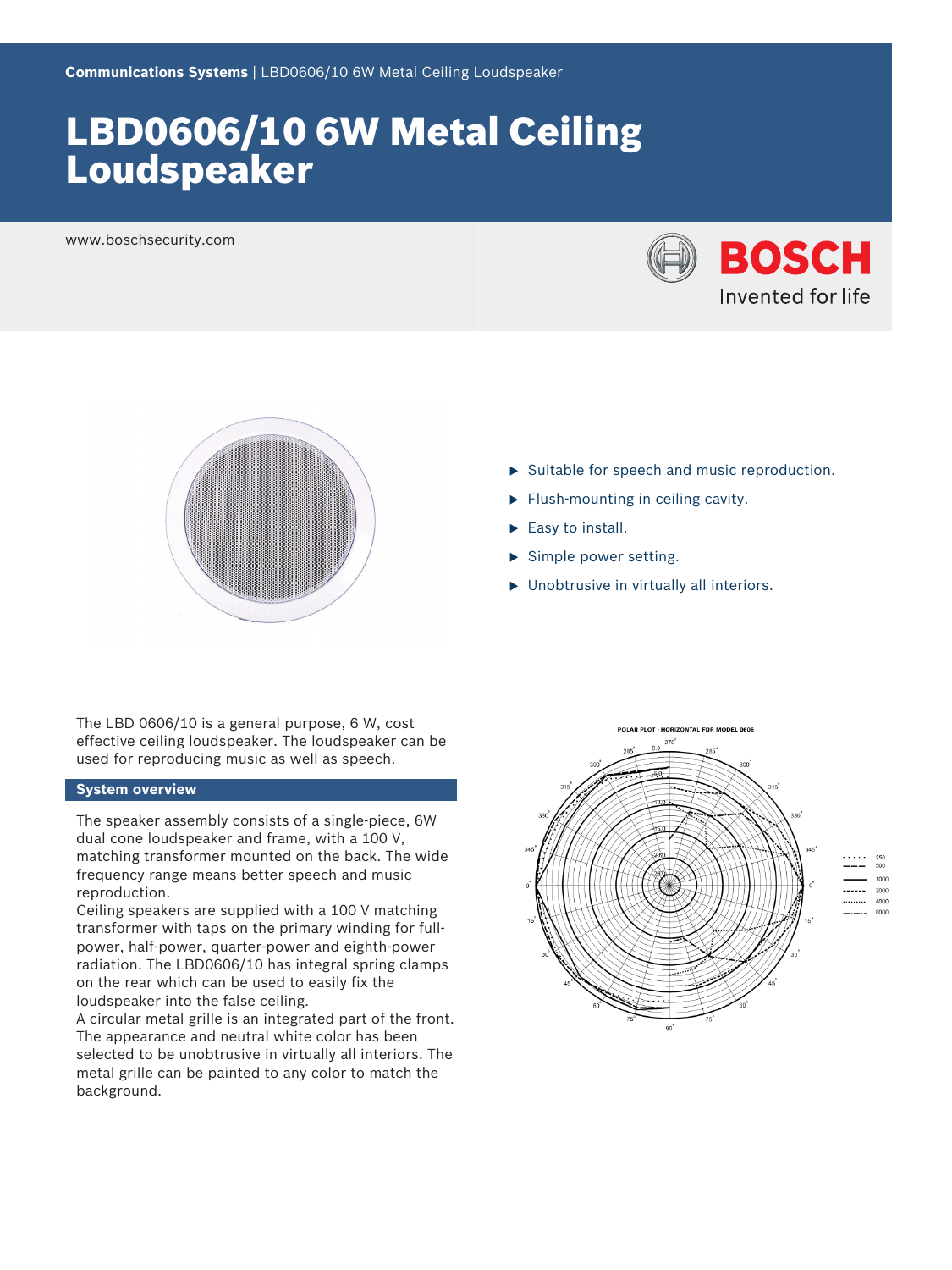



| Acoustical performance Specified per Octave |                        |           |             |            |            |            |  |
|---------------------------------------------|------------------------|-----------|-------------|------------|------------|------------|--|
|                                             | 250<br>Hz              | 500<br>Hz | 1000<br>Hz. | 2000<br>Hz | 4000<br>Hz | 8000<br>Ηz |  |
| <b>SPL1.1</b>                               | 97.2                   | 96.4      | 90.8        | 100.6      | 105.4      | 94.2       |  |
| <b>SPL</b><br>Max                           | 105.<br>$\mathfrak{D}$ | 104.<br>4 | 98.8        | 108.6      | 113.4      | 102.2      |  |
| Q<br>Factor                                 | 4.0                    | 5.6       | 2.2         | 4.6        | 19.0       | 10.7       |  |
| Efficien<br>cy<br>(in %)                    | 0.16                   | 0.11      | 0.18        | 0.25       | 0.09       | 0.03       |  |
| Н.<br>Angle                                 | 180                    | 180       | 180         | 140        | 40         | 92         |  |
| V. Angle                                    | 180                    | 180       | 180         | 125        | 55         | 90         |  |

**Circuit Diagram**



| <b>Parts included</b> |                                |  |  |  |
|-----------------------|--------------------------------|--|--|--|
| Quantity              | <b>Components</b>              |  |  |  |
|                       | LBD0606/10 Ceiling Loudspeaker |  |  |  |

# **Technical specifications**

### **Electrical**

| Maximum Power                                      | 8W                       |  |  |  |
|----------------------------------------------------|--------------------------|--|--|--|
| <b>Rated Power</b>                                 | 6W                       |  |  |  |
| Sound Pressure level<br>at 6 W / 1 W (1 KHz at 1m) | 108.8 dB / 90.8 dB (SPL) |  |  |  |
| Effective frequency range (-10<br>dB)              | 150 Hz - 15 KHz          |  |  |  |
| Opening Angle at 1 KHz / 4 KHz<br>$(-6 dB)$        | $180^{\circ}/45^{\circ}$ |  |  |  |
| <b>Rated Voltage</b>                               | 70 V to 100 V            |  |  |  |
| Rated impedance                                    | 1667 ohm                 |  |  |  |
| <b>Mechanics</b>                                   |                          |  |  |  |
| Diameter                                           | $210$ mm                 |  |  |  |
| Maximum depth                                      | $70 \,\mathrm{mm}$       |  |  |  |
| Weight                                             | 750 <sub>g</sub>         |  |  |  |
| <b>Environmental</b>                               |                          |  |  |  |
| Operating temperature                              | $-25$ °C to $+55$ °C     |  |  |  |
| Storage temperature                                | $-40$ °C to $+70$ °C     |  |  |  |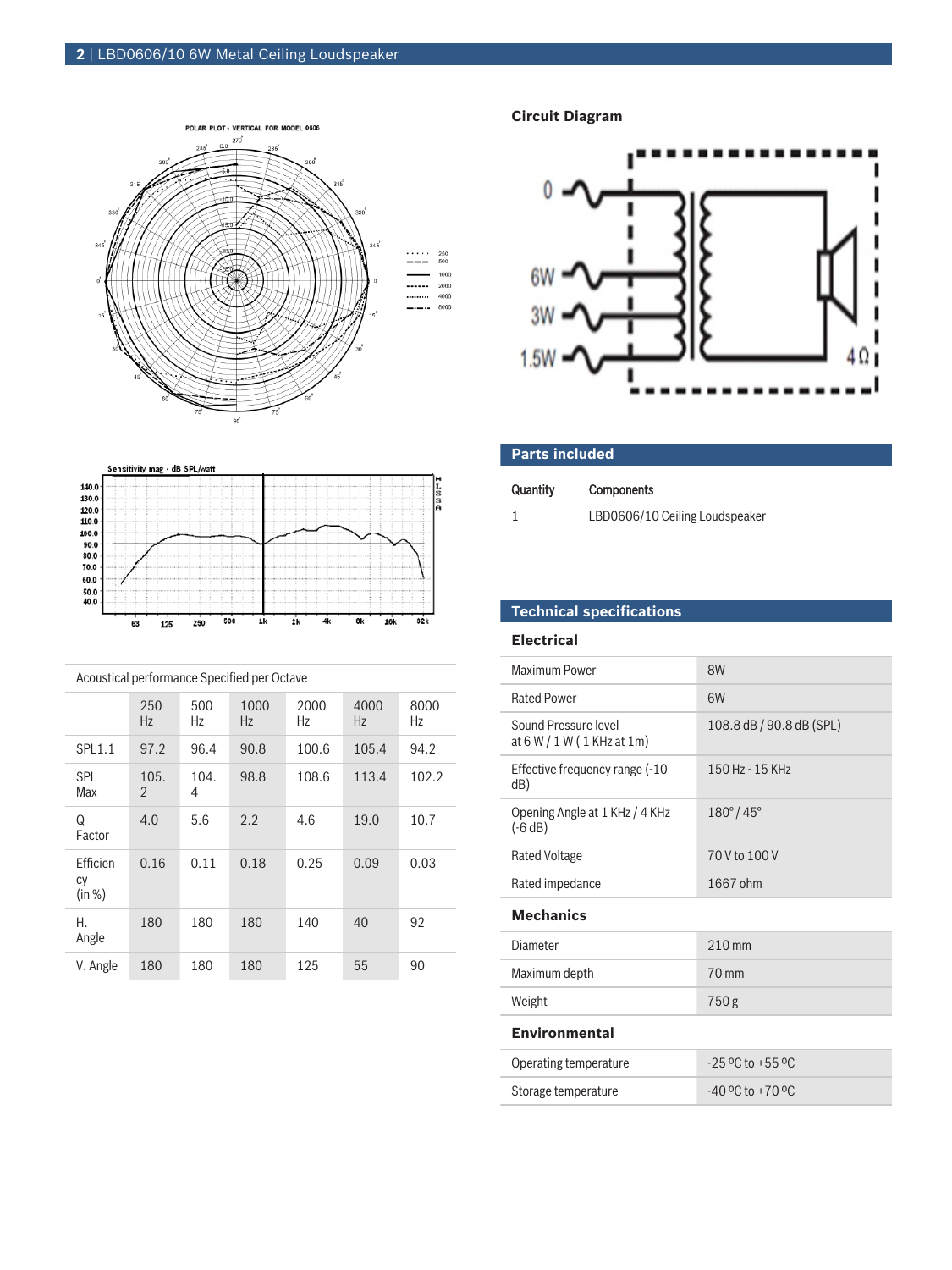**3** | LBD0606/10 6W Metal Ceiling Loudspeaker

# **Ordering information**

**LBD0606/10 6W Metal Ceiling Loudspeaker** Order number **LBD0606/10**